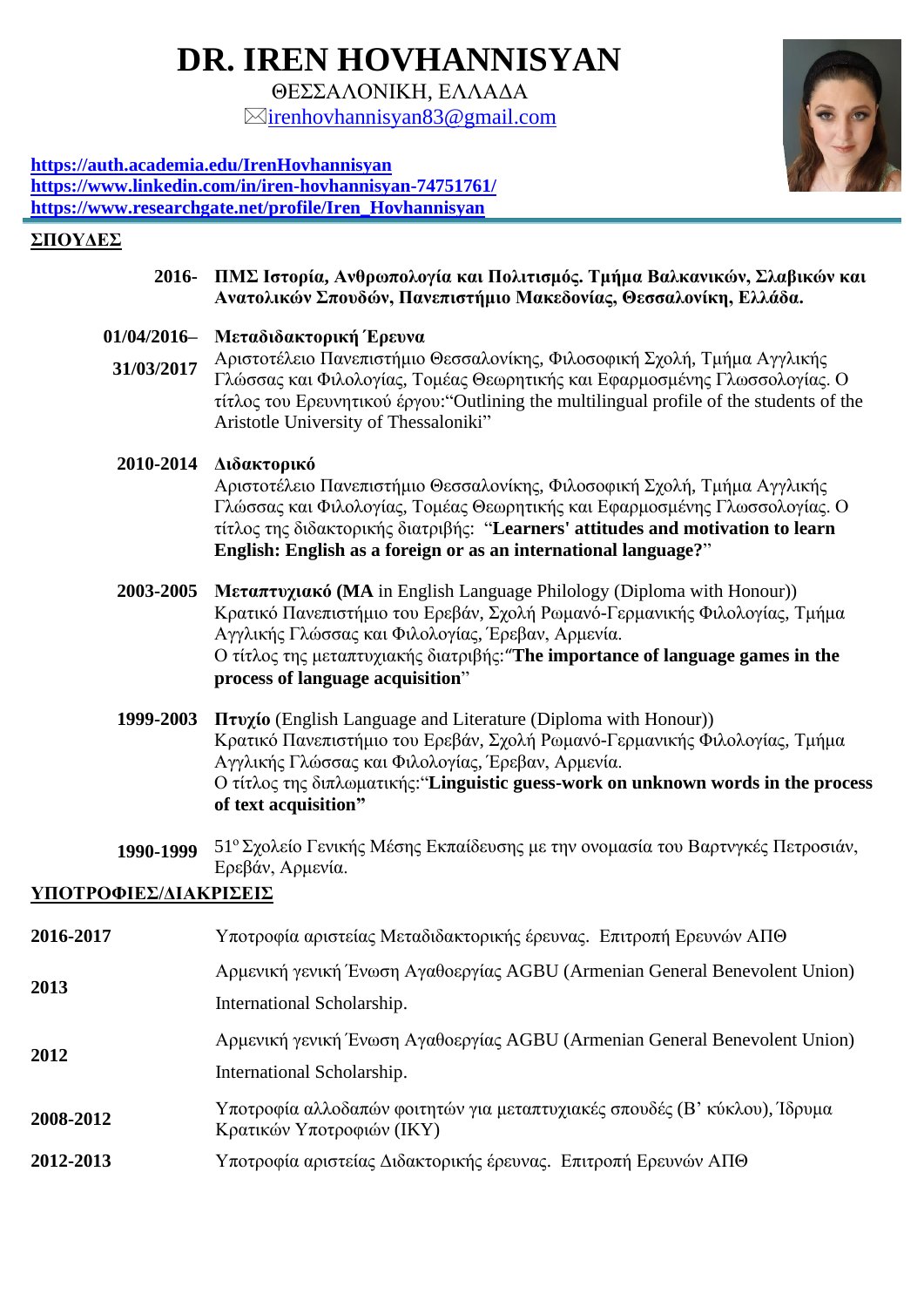| ΕΡΓΑΣΙΑΚΗ ΕΜΠΕΙΡΙΑ  |                                                                           |
|---------------------|---------------------------------------------------------------------------|
| 11/2020-            | Καθηγήτρια αγγλικών. 1 <sup>η</sup> ΕΠΑΣ του ΟΑΕΔ, Θεσσαλονίκη            |
| 11/2019-            | Καθηγήτρια αγγλικών. Mediterranean College Thessaloniki, Θεσσαλονίκη      |
| $11/2018 - 06/2019$ | Καθηγήτρια αγγλικών. Κέντρο Ξένων Γλωσσών Lord Byron. Θεσσαλονίκη         |
| 05/2013-10/2016     | Υπάλληλος γραφείου, Εφορία της Ορθοδόξου Αρμενικής Εκκλησίας Θεσσαλονίκης |

## **ΔΗΜΟΣΙΕΥΣΕΙΣ**

**Sougari, A.-M. & Hovhannisyan, I., (2013).** Delving into young learners' attitudes and motivation to learn English: comparing the Armenian and the Greek classroom. *Research Papers in Language Teaching and Learning* Vol. 4,No. 1, February 2013, 120‐137. (available online at [http://rpltl.eap.gr/images/stories/issue\\_04/04-01-120](http://rpltl.eap.gr/images/stories/issue_04/04-01-120-sougari-hovhanisyan.pdf) [sougari-hovhanisyan.pdf](http://rpltl.eap.gr/images/stories/issue_04/04-01-120-sougari-hovhanisyan.pdf))

**Sougari, A.-M. & Hovhannisyan, I., (2013).** Investigating the impact of learning conditions on young learners' attitudes and motivation to learn English as a foreign language**.** Selected papers of the 21st International Symposium on Theoretical and Applied Linguistics, April 5-7, 2013, Thessaloniki, Greece.

**Sougari, A.-M. & Hovhannisyan, I., (2014).** Reconsidering the impact of gender on learners' motivation to learn English. *ELF: Pedagogical and interdisciplinary perspectives*. (Eds.) Natasha Tsantila, Jane Mandalios, MelpomeniIlkos, 349-360.

**Hovhannisyan, I., (2014).** Could we speak about ELF in Armenia? An exploration of Armenian adult EFL speakers' attitudes towards English. *ELF: Pedagogical and interdisciplinary perspectives*. (Eds.) Natasha Tsantila, Jane Mandalios, MelpomeniIlkos, 201-212.

**Hovhannisyan, I. (2017).** Exploring Armenian University English Language Teachers' Attitudes towards English and Their Awareness of English as a Lingua Franca. *International Journal of Language and Linguistics,* Vol. 4 (4), 189- 199.

**Hovhannisyan, I. &Sougari, A.-M. (2018).** Coping with bilingualism: giving voice to second generation bilingual Armenian children in the Greek educational context. 5th International Conference 'Crossroads of Languages and Cultures' (CLC5), June 1-3, Rethymno, Crete.

**Hovhannisyan, I. &Sougari, A.-M. (2018).** Outlining the multilingual profile of undergraduate students: the role of English within their multilingual practices. Presented at the 39th Annual Meeting of the Department of Linguistics, School of Philology, Aristotle University of Thessaloniki, In memoriam MichalisSetatos, April 19-21, Thessaloniki, Greece.

#### FORTHCOMING

**Hovhannisyan, I.** Exploring the attitudes of second generation (G 2.0) Armenian migrants in Greece towards the maintenance and construction of their lingua-cultural identity. (not submitted).

#### **CONFERENCE PRESENTATIONS**

**Sougari, A.-M. & Hovhannisyan, I., (2013).** Investigating the impact of learning conditions on young learners' attitudes and motivation to learn English as a foreign language**.** Presented at the 21st International Symposium on Theoretical and Applied Linguistics, April 5-7, 2013, Thessaloniki, Greece.

**Sougari, A.-M. & Hovhannisyan, I., (2014).** Reconsidering the impact of gender on learners' motivation to learn English. Presented at the 7<sup>th</sup> International Conference of English as a Lingua Franca, September 4-6, 2014, Athens, Greece.

**Hovhannisyan, I., (2014).** Could we speak about ELF in Armenia? An exploration of Armenian adult EFL speakers' attitudes towards English. Presented at the 7<sup>th</sup> International Conference of English as a Lingua Franca, September 4-6, 2014, Athens, Greece.

**Sougari, A.-M. & Hovhannisyan, I., (2015).**Investigating the impact of socio-economic background on learners' attitudes and motivation to learn English. Presented at the 22nd International Symposium on Theoretical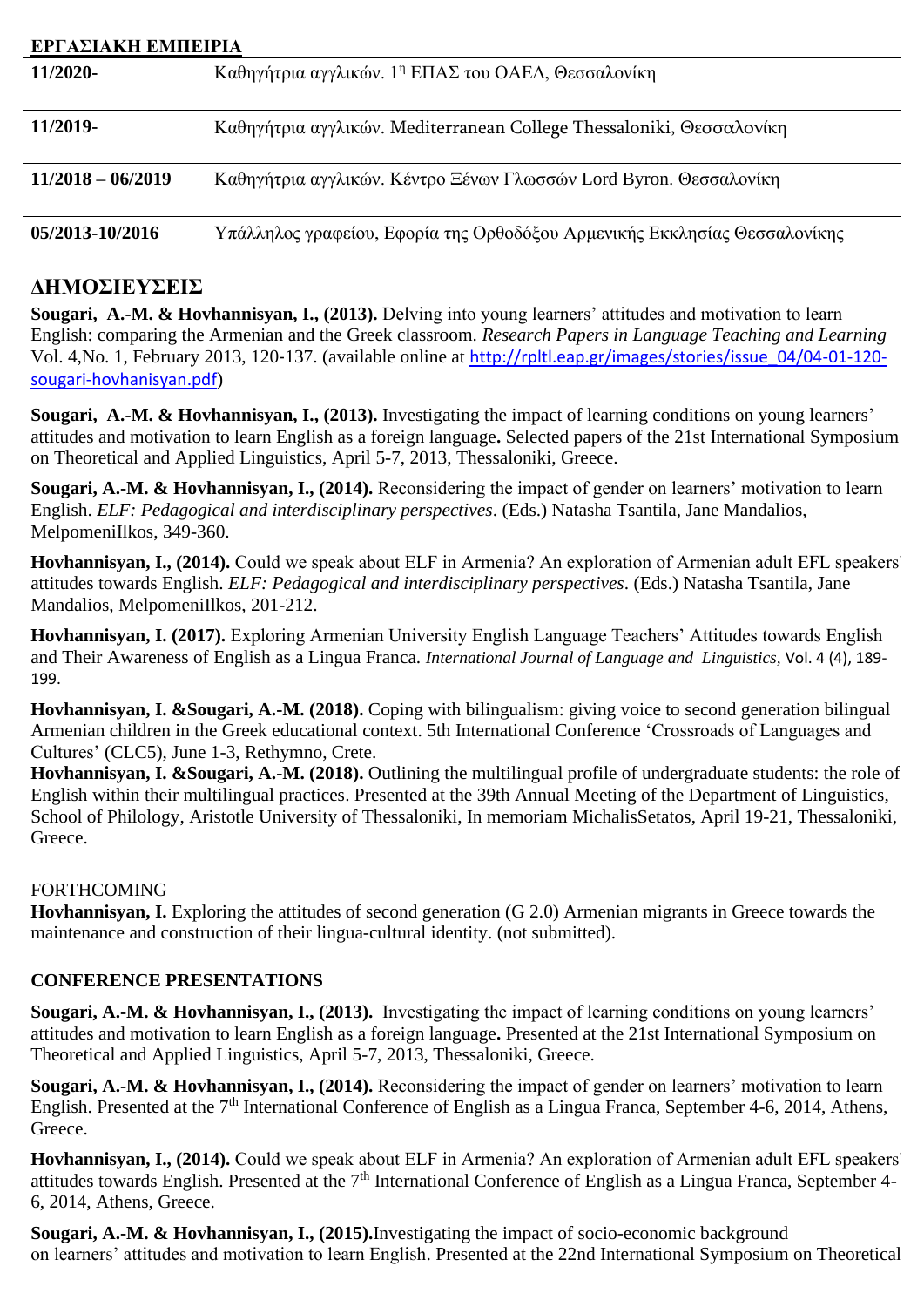and Applied Linguistics, April 24-26, 2013, Thessaloniki, Greece

**Hovhannisyan, I. &Sougari, A.-M. (2018).** Outlining the multilingual profile of undergraduate students: the role of English within their multilingual practices. Presented at the 39th Annual Meeting of the Department of Linguistics, School of Philology, Aristotle University of Thessaloniki, In memoriam MichalisSetatos, April 19-21, Thessaloniki, Greece.

**Hovhannisyan, I. &Sougari, A.-M. (2018).** Coping with bilingualism: giving voice to second generation bilingual Armenian children in the Greek educational context. 5th International Conference 'Crossroads of Languages and Cultures' (CLC5), June 1-3, Rethymno, Crete.

**Hovhannisyan, I. &Sougari, A.-M. (2018).** "Is it great being a bilingual?" Exploring second generation bilingual Armenian children's and their parents' attitudes towards bilingualism and heritage language preservation. Presented at the International Conference "Less widely used and less taught languages: an added value for widely used languages", June 1-3, Thessaloniki, Greece.

**Hovhannisyan, I. &Sougari, A.-M. (2020).** Examining the impact of students' socio-economic status on their attitudes towards foreign language learning and language choices. Presented at the 24th International Symposium on Theoretical and Applied Linguistics, October 2-4 2020, Online.

**Hovhannisyan, I. & Hakobyan, K. (2020).** The role of Cultural Heritage in heritage language acquisition and teaching. Implications from a case study in the context of non-formal education. Presented at the International Conference *Education via Culture,* December 18-20, Online.

#### **ΔΡΑΣΤΗΡΙΟΤΗΤΕΣ/ΕΘΕΛΟΝΤΙΚΕΣ ΔΡΑΣΕΙΣ**

| $2019 -$            | Μέλος της Ένωσης των Αρμενίων Αθλητών Θεσσαλονίκης ΑΡΜΕΝΙΚΗ                                                                                                   |
|---------------------|---------------------------------------------------------------------------------------------------------------------------------------------------------------|
| 09/2018-            | Μέλος του «TESOL Macedonia-Thrace, Northern Greece»                                                                                                           |
| 2020-               | Πρόεδρος του ΔΣ του Συλλόγου Γονέων και Κηδεμόνων του 40 <sup>ου</sup> Δημοτικού Σχολείου<br>«Ιωαννίδειος Σχολή» Θεσσαλονίκης                                 |
| 2018-2020           | Μέλος του ΔΣ του Συλλόγου Γονέων και Κηδεμόνων του 40 <sup>ου</sup> Δημοτικού Σχολείου<br>«Ιωαννίδειος Σχολή» Θεσσαλονίκης                                    |
| 2016-2018           | Μέλος ΔΣ του παρατήματος Θεσσαλονίκης "ANI" του Αρμενικού Σταυρού Ελέους<br>Μακεδονίας και Θράκης                                                             |
| 2016-2018           | Μέλος του ΔΣ του Συλλόγου Γονέων και Κηδεμόνων του 40 <sup>ου</sup> Δημοτικού Σχολείου<br>«Ιωαννίδειος Σχολή» Θεσσαλονίκης                                    |
| 2012-               | Μέλος του Αρμενικού Σταυρού Ελέους Μακεδονίας και Θράκης                                                                                                      |
| $02/2014 - 05/2018$ | Εθελοντική διδασκαλία Αρμενικών στο Μονοήμερο Αρμενικό Σχολείο της<br>Θεσσαλονίκης. Υπό την αιγίδα του Αρμενικού Σταυρού Ελέους Μακεδονίας και Θράκης         |
| $2013 - 2018$       | Γραμματειακή υποστήριξη (εθελοντική προσφορά). Περιφερειακό Συμβούλιο του<br>Αρμενικού Σταυρού Ελέους Μακεδονίας και Θράκης                                   |
| 2008                | Πρακτική Άσκηση (2 μήνες) στο Κέντρο Πολιτικής και Κοινωνικής Έρευνας. Ερεβάν,<br>Αρμενία                                                                     |
| <b>ΣΕΜΙΝΑΡΙΑ</b>    |                                                                                                                                                               |
| 04/11/2018          | «Motivating the Unmotivated» Εκπαιδευτικό σεμινάριο. Διάρκεια 4 ώρες. Πιστοποιητικό<br>παρακολούθησης. Διοργανώτρια Input on Education.                       |
| 1/2/2020-30/6/2020  | <b>Continuous Professional Development Course</b><br>titled "English as a Lingua Franca Practices for Inclusive Multilingual Classrooms" (300<br>hrs, 12ECTS) |